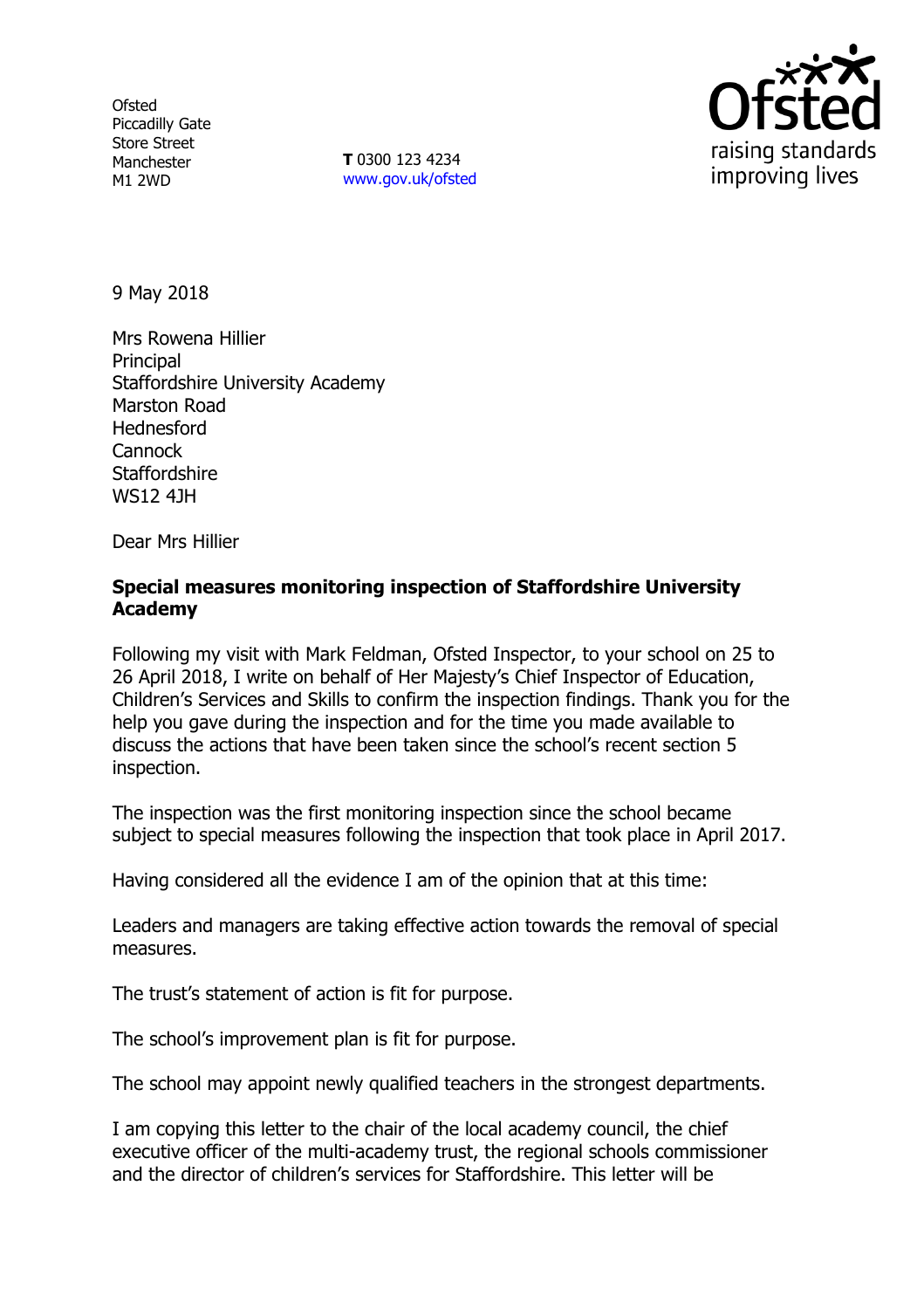

published on the Ofsted website.

Yours sincerely

Simon Mosley

# **Her Majesty's Inspector**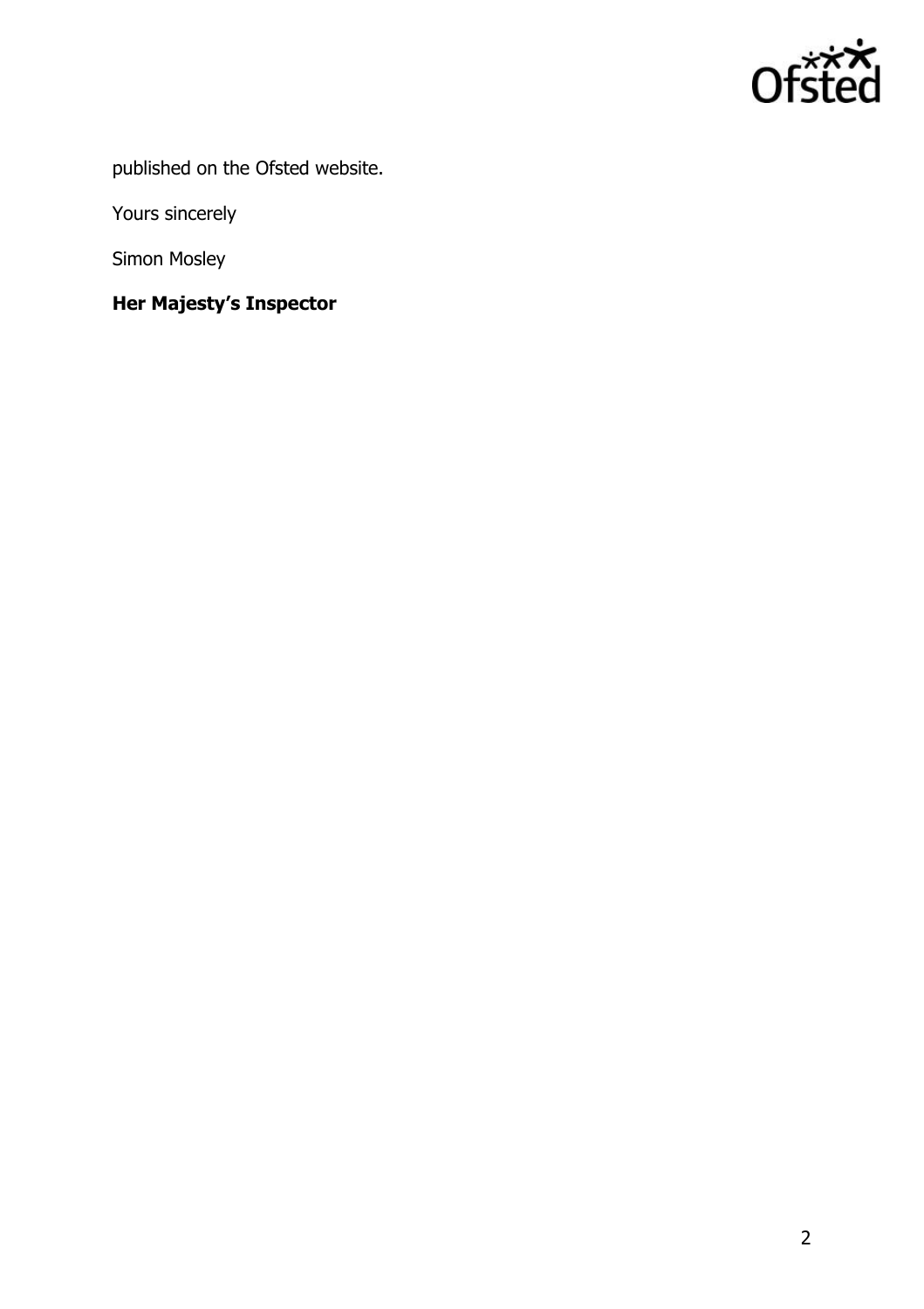

## **Annex**

# **The areas for improvement identified during the inspection that took place in April 2017.**

- **IMPROVE OUTCOMES for pupils, especially lower-ability disadvantaged pupils in key** stages 3 and 4, by:
	- ensuring that whole-school planning is sharply focused on effective strategies for improving the learning and progress of all pupils
	- ensuring that staff have a clear understanding of what pupils can achieve and an accurate understanding of pupils' starting points
	- addressing, as a matter of urgency, the underachievement of lower-ability pupils in both key stages 3 and 4 so that there is no repeat of the poor examination results at GCSE and A level.
- Improve quality of teaching in key stages 3 and 4 by ensuring that:
	- teachers have well-informed expectations of all pupils and do not settle for poorly presented, incomplete or superficial work in their books
	- pupils of all abilities know what they need to do to improve their work and make progress
	- learning is appropriately challenging and that slow progress and low standards of work from disadvantaged pupils are not accepted.
- **IMPROVE pupils' personal development, behaviour and welfare by:** 
	- improving the attendance of all vulnerable pupils so they do not miss learning time
	- ensuring that behaviour in lessons is good
	- improving the ways in which all pupils show respect for each other and their teachers.
- **IMPROVE THE EFFECTIVE EXECTS OF LEADERS** and management, including governance, by:
	- developing relationships with external partners and agencies that provide objective and accurate evaluations of standards in the school
	- improving staff training and professional development
	- ensuring that all middle leaders have a clear understanding of how pupils make progress from their different starting points
	- ensuring that all leaders have a clear understanding of assessment
	- ensuring that governors have an accurate understanding of the school's performance so they can take urgent and effective action to remedy weaknesses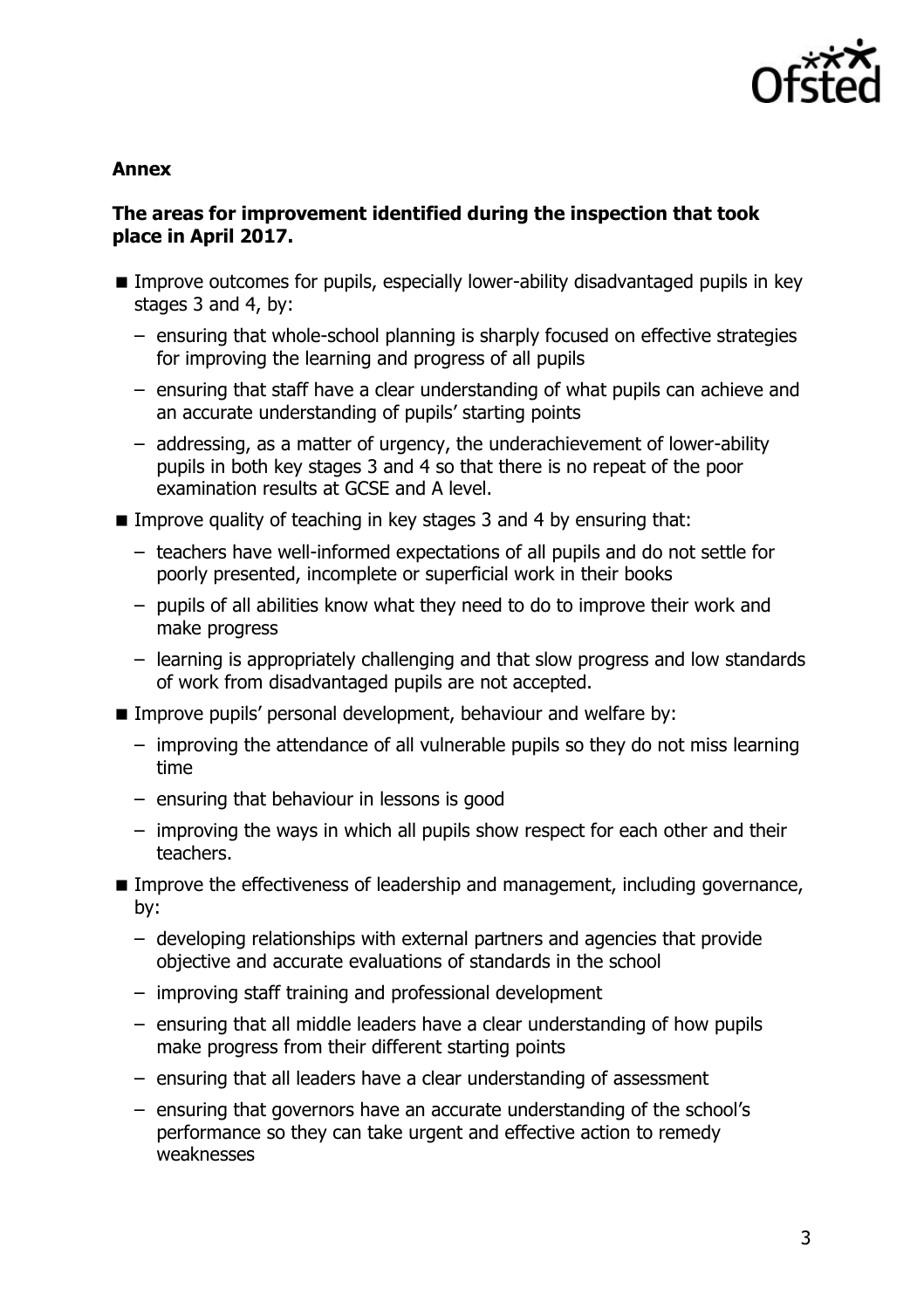

- making sure the curriculum is fit for purpose and offers pupils appropriate courses that add value to their learning including in humanities, languages and creative subjects
- making sure that leaders review the impact of their choices for courses that whole year groups are required to take, to ensure that these courses help pupils in future education, employment or training.
- **IMPROVE the effectiveness of 16 to 19 programmes of study by:** 
	- making sure that all students following A-level courses achieve grades that reflect their abilities
	- improving the teaching of A-level courses so that academic rigour is more consistent and the highest grades are achieved.

An external review of the school's use of the pupil premium should be undertaken in order to assess how this aspect of leadership and management may be improved.

An external review of governance should be undertaken in order to assess how this aspect of leadership and management may be improved.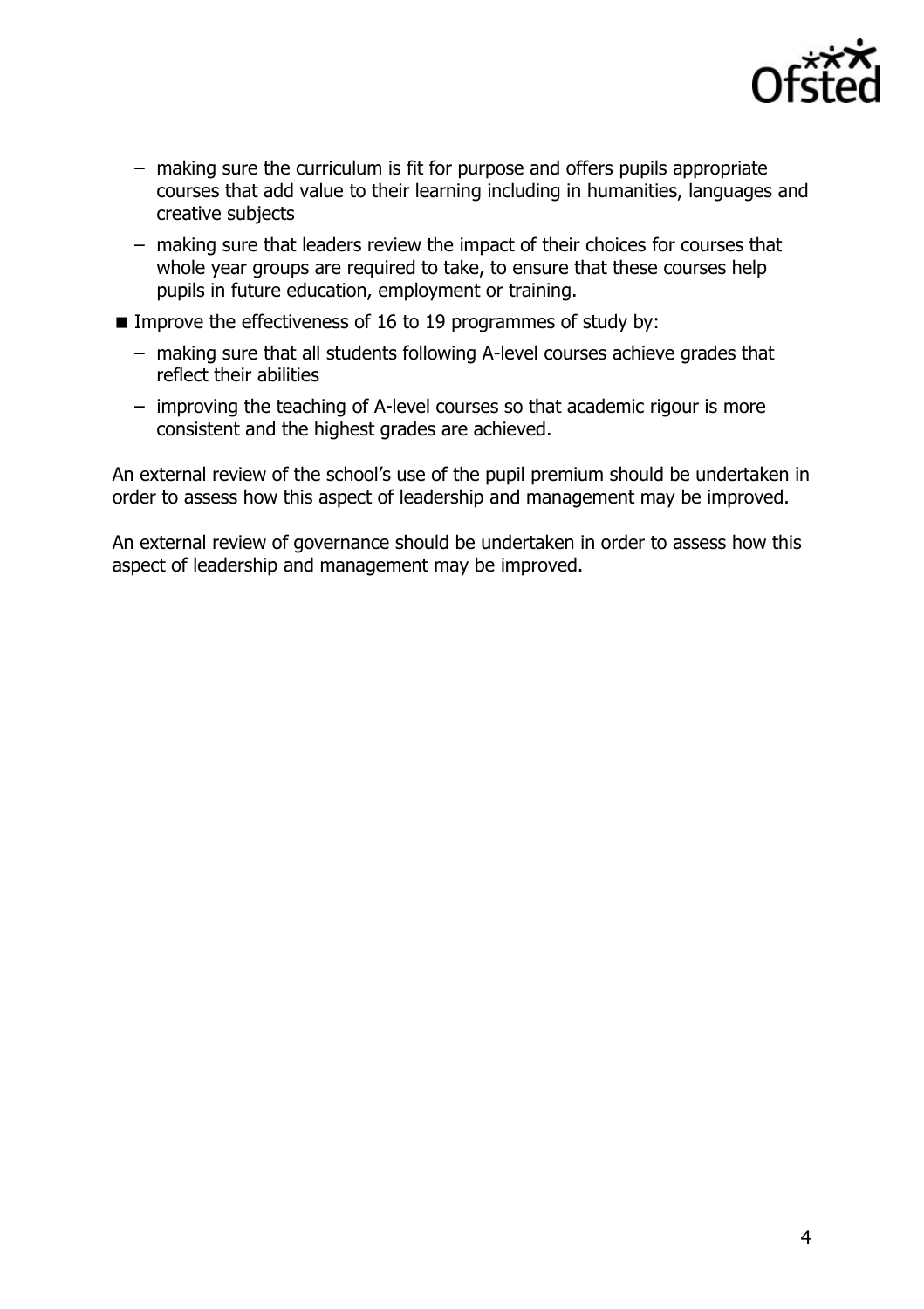

# **Report on the first monitoring inspection on 25 April to 26 April 2018**

# **Evidence**

Inspectors assessed the impact of leaders' actions taken since the last inspection, with particular focus on the areas for improvement relating to leadership and management, the quality of teaching, learning and assessment, personal development, behaviour and welfare, and outcomes.

Meetings were held with the principal, the substantive vice-principal, other leaders and staff. The lead inspector met with five members of the local academy council (LAC) and the chief executive officer of the trust. He also had a telephone conversation with an external consultant.

The opinions of parents and carers were considered through 79 responses to Parent View, Ofsted's online questionnaire. The lead inspector also reviewed 54 responses from the parents of Year 7 pupils to the school's questionnaire.

Inspectors observed behaviour during social time and in lessons. Formal and informal discussions took place between inspectors and pupils. Inspectors made short visits, with senior leaders, to a range of lessons in every key stage. During these visits, inspectors looked at pupils' work and spoke to pupils to evaluate the quality of their learning. Inspectors also examined pupils' work in a sample of their books.

Various school documents were scrutinised, including the trust's statement of action, the school's improvement plan and self-evaluation, and minutes of meetings of the LAC. Information about safeguarding and records of pupils' progress, behaviour, attendance and welfare were also analysed.

## **Context**

Since the last inspection, the following staff have joined the school: an additional vice-principal and a seconded vice-principal; two directors of teaching and learning; two heads of year; a head of the creative faculty; a head of science; a director and a lead practitioner of mathematics; a teacher in charge of sociology/psychology; a teacher in charge of geography; three teachers of science; a part-time teacher of physical education (PE); a business manager; and an attendance intervention manager.

The vice-principal who was in post at the time of the last inspection has been seconded to another school. The following staff have left the school: an assistant principal; the head of mathematics; the head of science; and teachers of English, history, mathematics, science and PE. Two science teachers who joined the school in January 2018 left in April. Two members of staff are currently on maternity leave.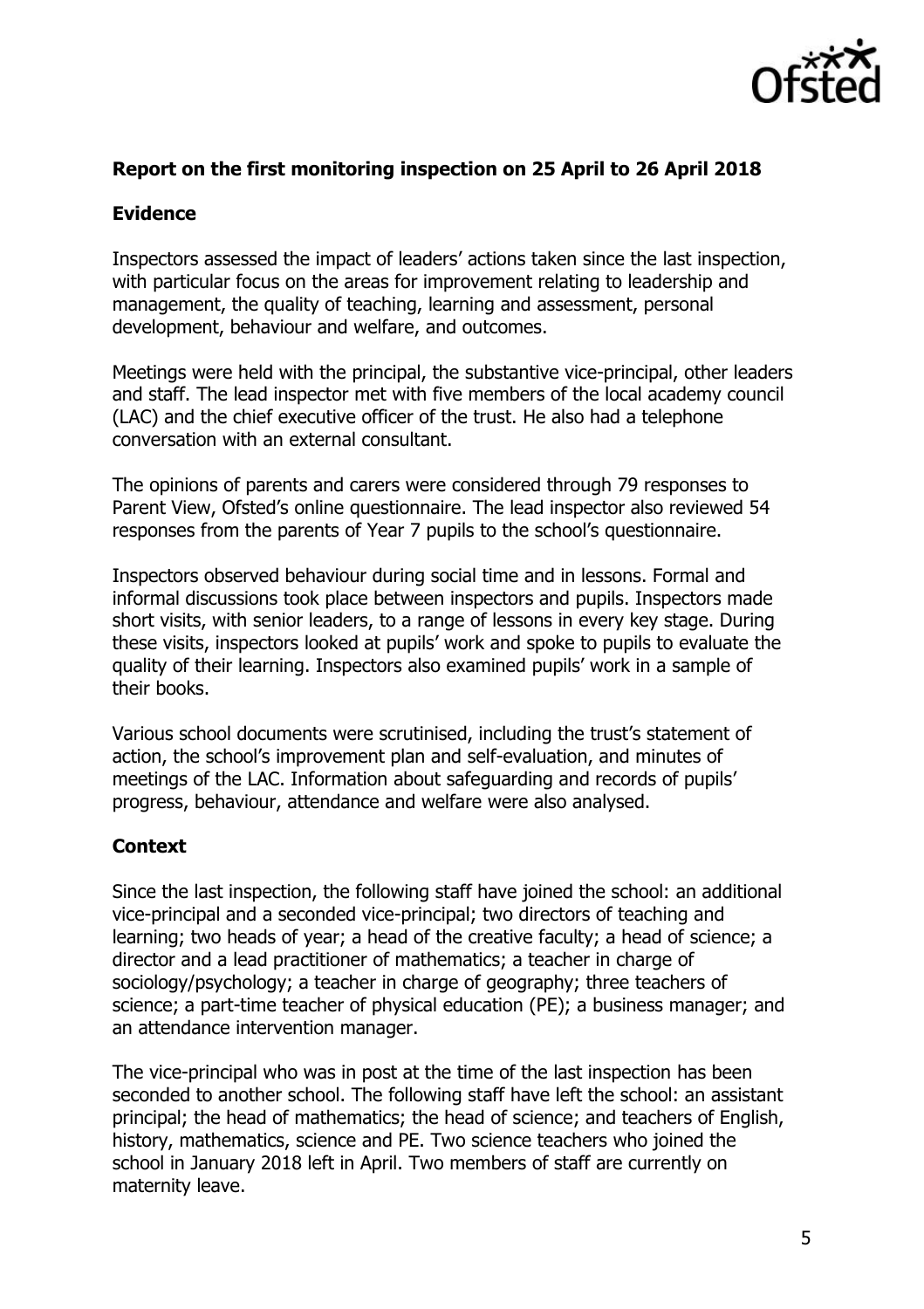

Two parent governors have joined the LAC and one governor has left the LAC since the last inspection.

## **The effectiveness of leadership and management**

Senior leadership has been strengthened since the time of the last inspection. The vice-principal who was appointed in September 2017, the seconded vice-principal and the teaching and learning directors have enhanced leadership capacity. All senior staff are working productively with the principal to create a more positive and ambitious culture within the school.

The trust's revised statement of action is fit for purpose. The relevant, clear and specific actions are set within an appropriate and logical time frame. The statement of action clearly identifies the staff who are responsible for leading and taking actions. Success criteria, the monitoring and evaluation process, and appropriate resources are also identified. Arrangements for informing parents of the actions and taking account of their views are now included.

Leaders have a clear understanding of the school's strengths and weaknesses and they are using this to inform effective action towards the removal of special measures. The school's improvement plan identifies key priorities and a great deal of action has taken place to address the weaknesses identified at the time of the last inspection. Leaders are aware that they now need to evaluate the impact of actions more systematically, review the outcomes of this analysis and use this information to make further improvements.

The principal and vice-principal have a thorough understanding of the assessment process and they provide staff with clear information about pupils' starting points and what they can achieve. However, this is not used consistently across departments to develop effective strategies to improve the learning and progress of all pupils. There is still too much variation in the quality of teaching, the work that pupils produce and the progress pupils make in different subject areas.

Middle leadership is inconsistent. Some areas are well led, but there have been weaknesses in the leadership of mathematics and science since the last inspection. Assessment is not robust in these areas, and pupils have made slow progress in these key subjects. Senior leaders have taken action to address these leadership issues but they are yet to have a marked impact on the quality of provision.

The curriculum has improved and it is fit for purpose. Creative subjects and the humanities now have more time allocated to them in key stage 3, and more key stage 4 pupils are studying modern foreign languages than in the past. Leaders have also reviewed the impact of their choices for courses that whole year groups are required to take, to ensure that these courses help pupils in future education,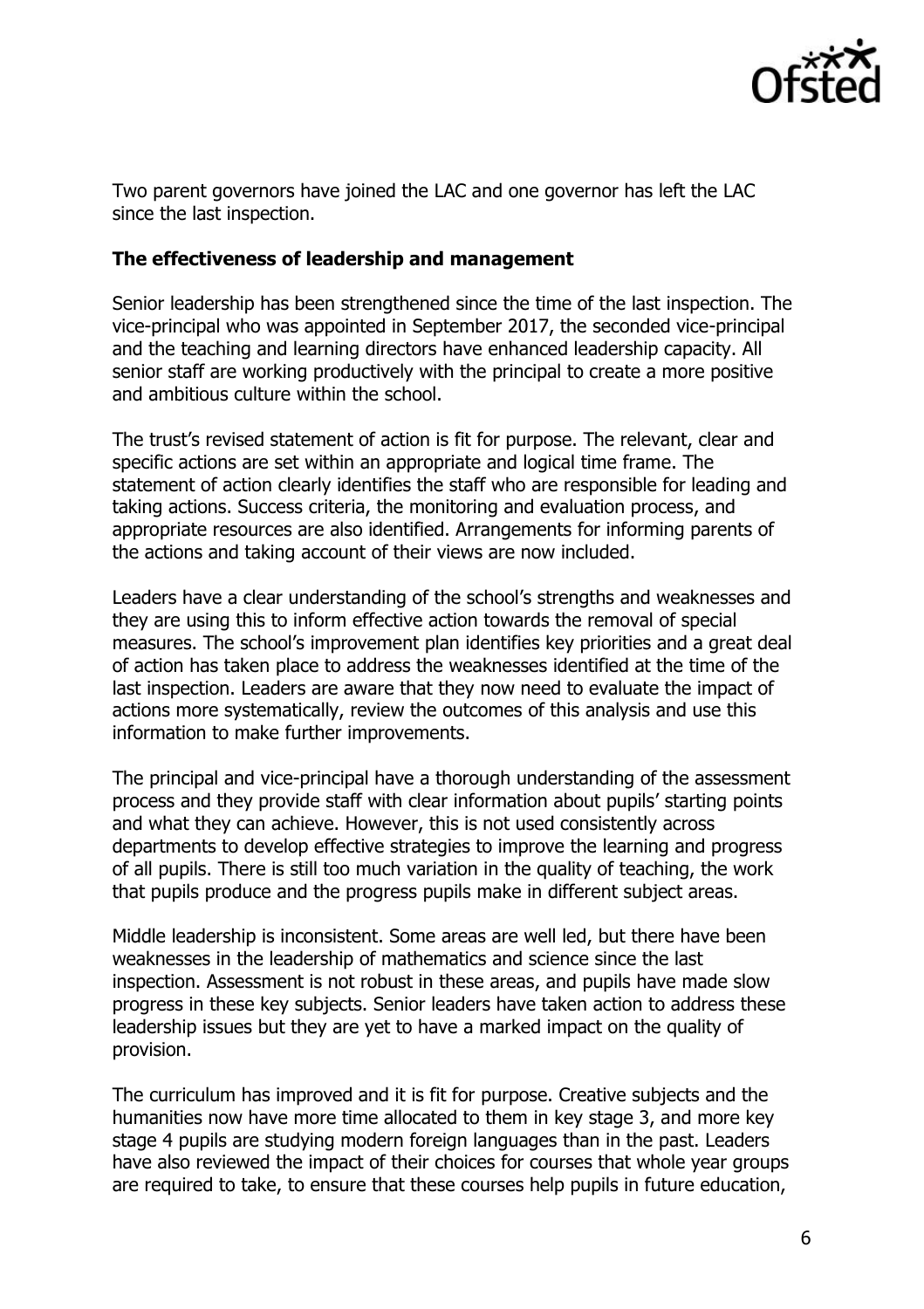

employment and training. The impact of this will be reviewed at the next monitoring inspection.

Leaders used the pupil premium review that took place in November 2017 to improve their practice. Meeting the needs of disadvantaged pupils now has a much higher profile in the school, and this group of pupils benefit from a range of interventions. Teachers know which pupils in their class receive the pupil premium, and the most effective teachers adapt their approaches to meet the needs of disadvantaged pupils. Additional resources, subsidised trips and visits, and mentoring are all used to help this group of pupils improve their outcomes. However, although there have been some improvements in progress, behaviour and attendance, disadvantaged pupils are still not making fast enough progress to attain as well as other pupils.

The provision for pupils who have special educational needs (SEN) and/or disabilities is well led and managed. Vulnerable pupils and pupils who have SEN and/or disabilities who attend the Chase View Support Centre achieve a range of positive outcomes. This is the result of the input that they are given within this high-quality provision.

Communication with parents is improving. Parents receive regular reports about how their children are progressing and the school's website and regular newsletters keep parents up to date with developments at the school. Staff respond positively to suggestions made at the parents' forum, and many parents attend a range of events at the school. Consequently, a very large majority of parents who responded to Parent View were very positive about the school and most would recommend it to another parent.

Arrangements for safeguarding were judged to be effective at the time of the last inspection, and this aspect of the school's work continues to be well led. Robust procedures are in place, and staff are clear about their responsibilities. There is an embedded safeguarding culture in the school.

The review of governance took place in November 2017 and highlighted that members of the LAC have a broad range of skills and experience. It emphasised that there were areas for development, but that members of the LAC care passionately for the school. Since the review, those responsible for governance have taken further action to develop their practice.

Governance is improving. Members of the LAC meet regularly with the members of staff to whom they link, offer appropriate support and challenge, and hold leaders to close account for improving the school. Those responsible for governance have benefited from high-quality training from external consultants. They receive information about the school's performance from a range of sources and their meetings focus on the school's priorities. Members of the LAC now have an accurate understanding of the school's performance so that they can take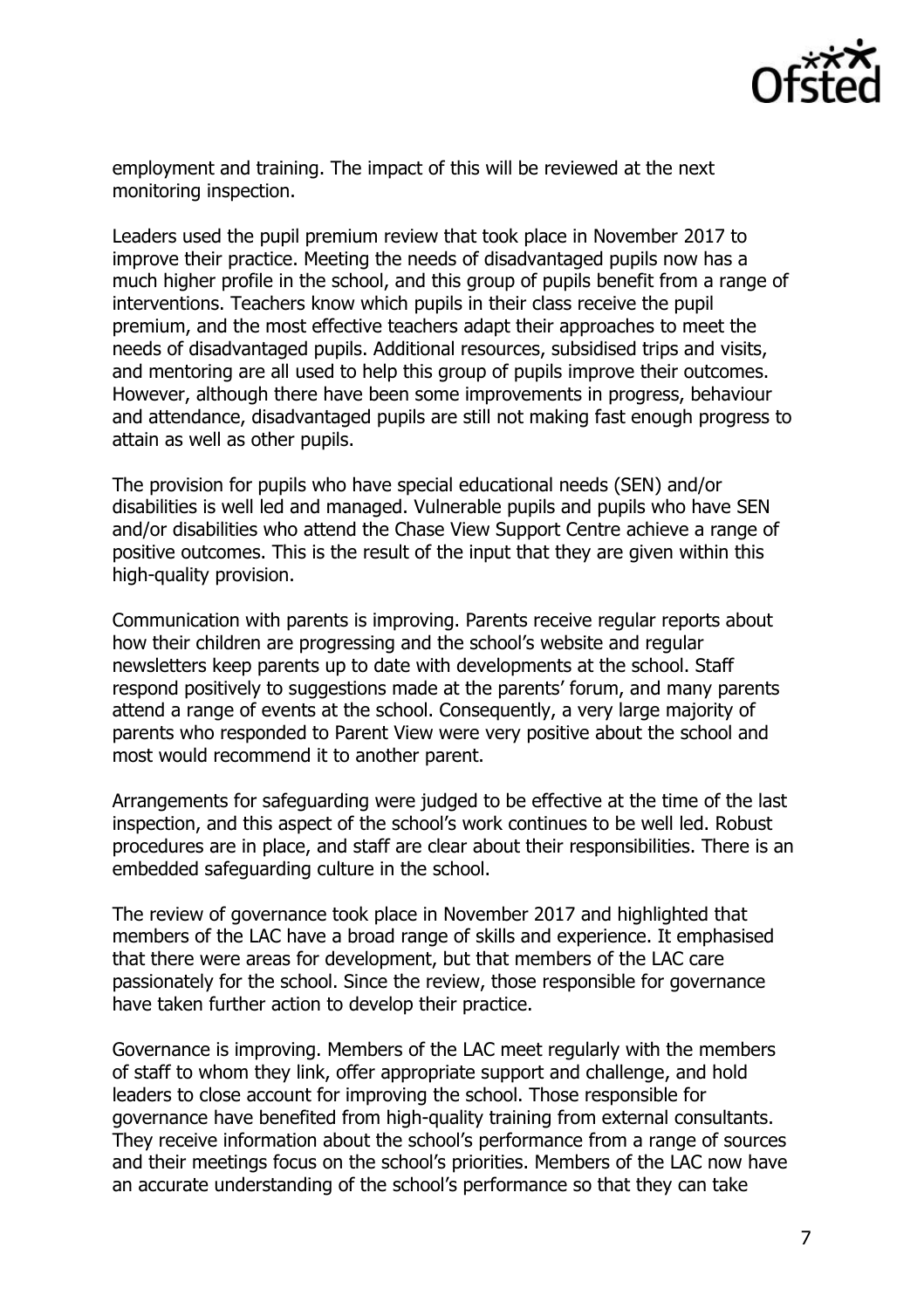

effective action to remedy weaknesses.

Staffordshire University Academy Trust is also responsible for aspects of governance. The trust provides effective support and challenge and a range of services to the school. The chief executive officer meets regularly with the principal to hold her to account, and the trust has commissioned external partners to provide reviews and support for various aspects of the school's provision. This includes governance, the use of the pupil premium, leadership and management, and teaching, learning and assessment. The trust champions staff development and offers opportunities for staff to follow fully funded Masters of Arts courses through Staffordshire University.

#### **Quality of teaching, learning and assessment**

As a result of effective training and the sharing of best practice, teaching is improving. There is some effective practice, particularly in the sixth form and in English, humanities, music, art, design and technology, and sport. However, teaching is weak in mathematics and science.

Where teaching is less effective, staff do not have high enough expectations of the pupils and activities do not challenge them to make good progress. The most able pupils are not directed to attempt more difficult tasks, and time is not used well to move learning on at an appropriate pace. Opportunities for extended writing are not taken as a matter of course, and staff do not set pupils challenging targets on a consistent basis. Too many pupils do not have a clear idea of how to improve their work in some subject areas.

There is considerable variation in the quality of work produced by the same pupils in different subjects. In English and humanities, pupils usually produce wellpresented, good-quality work. However, this is not the case in mathematics and particularly science. Assessment and feedback are also variable across departments.

Despite this, more teachers have well-informed expectations of all pupils and do not settle for poorly presented, incomplete or superficial work in their books. Staff have secure subject knowledge, and many examples of high-quality questioning to deepen pupils' understanding were seen during the inspection. Staff and pupils enjoy positive relationships, and pupils work well together. They usually behave well in lessons and, where teaching is most effective, pupils show high levels of engagement.

The strongest teaching in the school reflects high expectations and the effective use of the range of information that is available about pupils to plan activities that move learning on at an appropriate pace. Leaders are aware that this needs to happen consistently.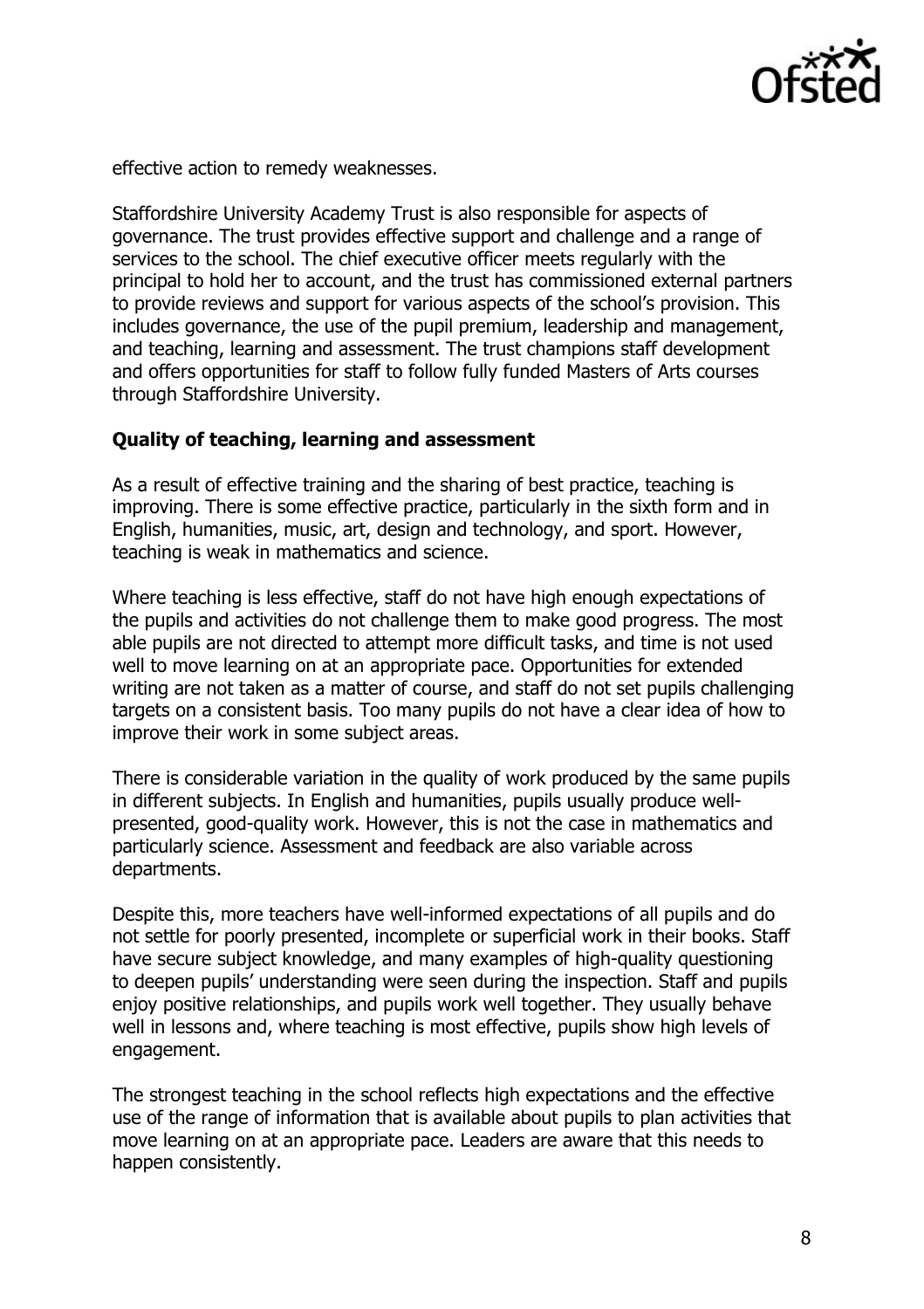

#### **Personal development, behaviour and welfare**

The launch of the 'RESPECT Code' to set higher expectations of pupils' conduct has led to a marked improvement in pupils' behaviour. Pupils usually behave well in lessons and around the school, and incidents of inappropriate behaviour have declined considerably. Students in the sixth form are positive role models to younger pupils.

Pupils are now showing greater respect for staff and each other and, during the inspection, they were polite and considerate. They are becoming increasingly proud of their school.

Behaviour during social time is calm and orderly. Pupils walk around the school in a sensible manner and they feel safe in the school. Pupils told inspectors that bullying is rare and that staff would deal effectively with any incidents of unkindness.

Exclusions are declining, but leaders are aware that they are still likely to be above the national average this year. However, the few pupils who find it more difficult to manage their own behaviour are well supported to improve their conduct. As a result, incidents of repeat exclusions are now much less common.

Current attendance is above last year's national average, and persistent absence has declined. Pupils who have SEN and/or disabilities and disadvantaged pupils have improved attendance, but disadvantaged pupils are still absent more often than other pupils.

## **Outcomes for pupils**

Pupils in last year's Year 11 made slower progress than the national average. Pupils made very slow progress in mathematics, science, French and English. They made slower than average progress in humanities, but progress in vocational and creative subjects was faster than the national average.

In 2017, disadvantaged pupils in Year 11 made better progress than other pupils in the school but this was still slower than that of other pupils nationally. Consequently, their average attainment was more than one-and-a-half grades lower than the national average for other pupils. Disadvantaged pupils made very slow progress in mathematics, science, English and humanities. Very few disadvantaged pupils studied modern foreign languages in last year's Year 11.

Attainment of the higher grades in English and mathematics combined was much lower than the national average. Too many pupils gained a standard or strong pass in either English or mathematics but not in the other subject. Overall attainment was below the national average by half a grade.